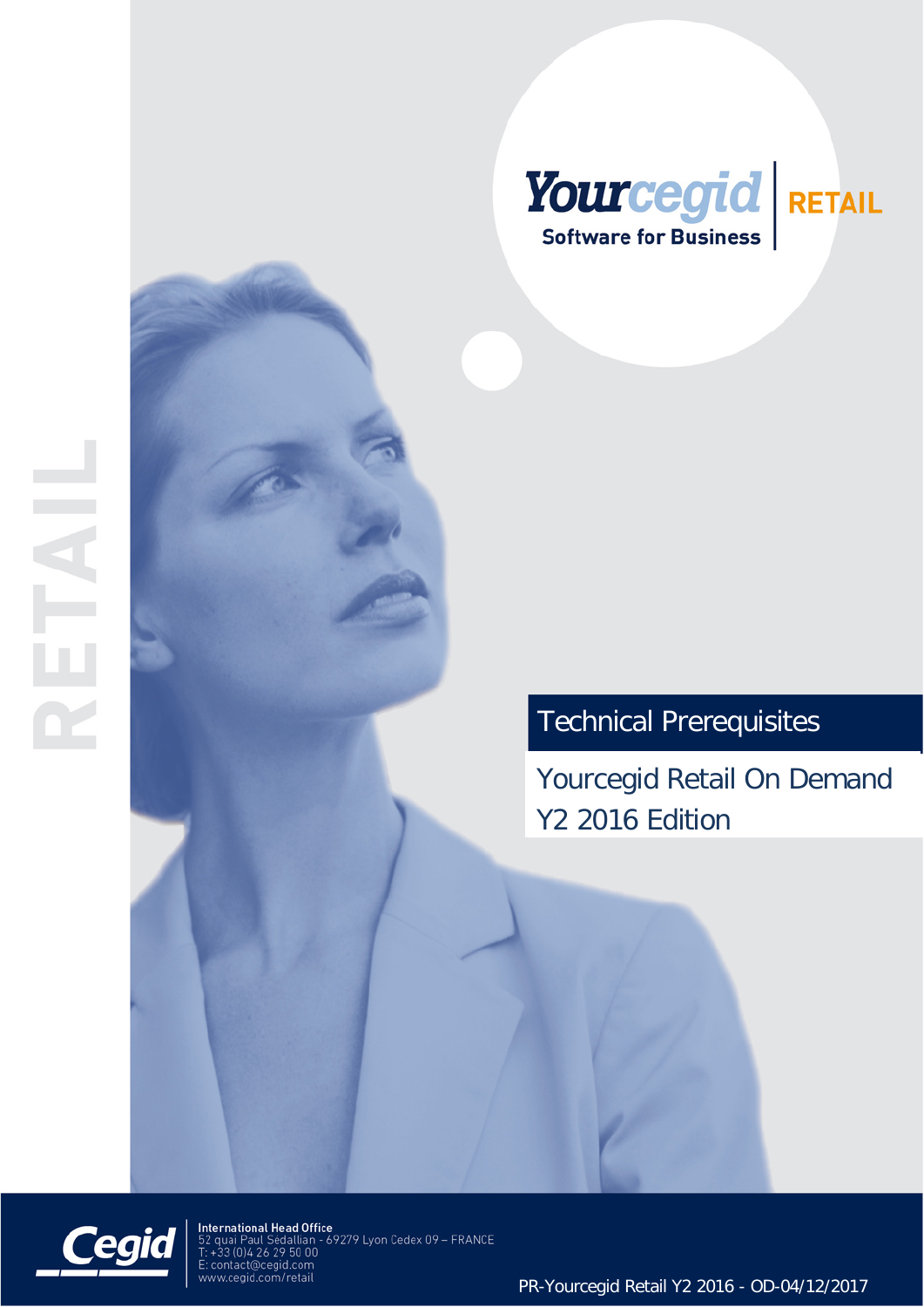

# **Technical Prerequisites**

### **Contents**

| 1. |                                                                      |
|----|----------------------------------------------------------------------|
| 2. | WORKSTATIONS (DESKTOPS, LAPTOPS, TERMINALS) 5                        |
| 3. |                                                                      |
| 4. | TERMINALS FOR YOURCEGID RETAIL CATALOGING / CLIENTELING /            |
|    |                                                                      |
|    |                                                                      |
| 5. | <b>PERIPHERAL DEVICES FOR YOURCEGID RETAIL MOBILE POS  8</b>         |
|    |                                                                      |
|    | Certified Apple Devices - Yourcegid Retail Mobile POS V4 8           |
|    |                                                                      |
| 6. | <b>PERIPHERAL DEVICES FOR YOURCEGID RETAIL MOBILE INVENTORY . 10</b> |
|    |                                                                      |
|    |                                                                      |
| 7. |                                                                      |
|    |                                                                      |
|    |                                                                      |
|    |                                                                      |
|    |                                                                      |
|    |                                                                      |
|    |                                                                      |
|    |                                                                      |
|    |                                                                      |
|    |                                                                      |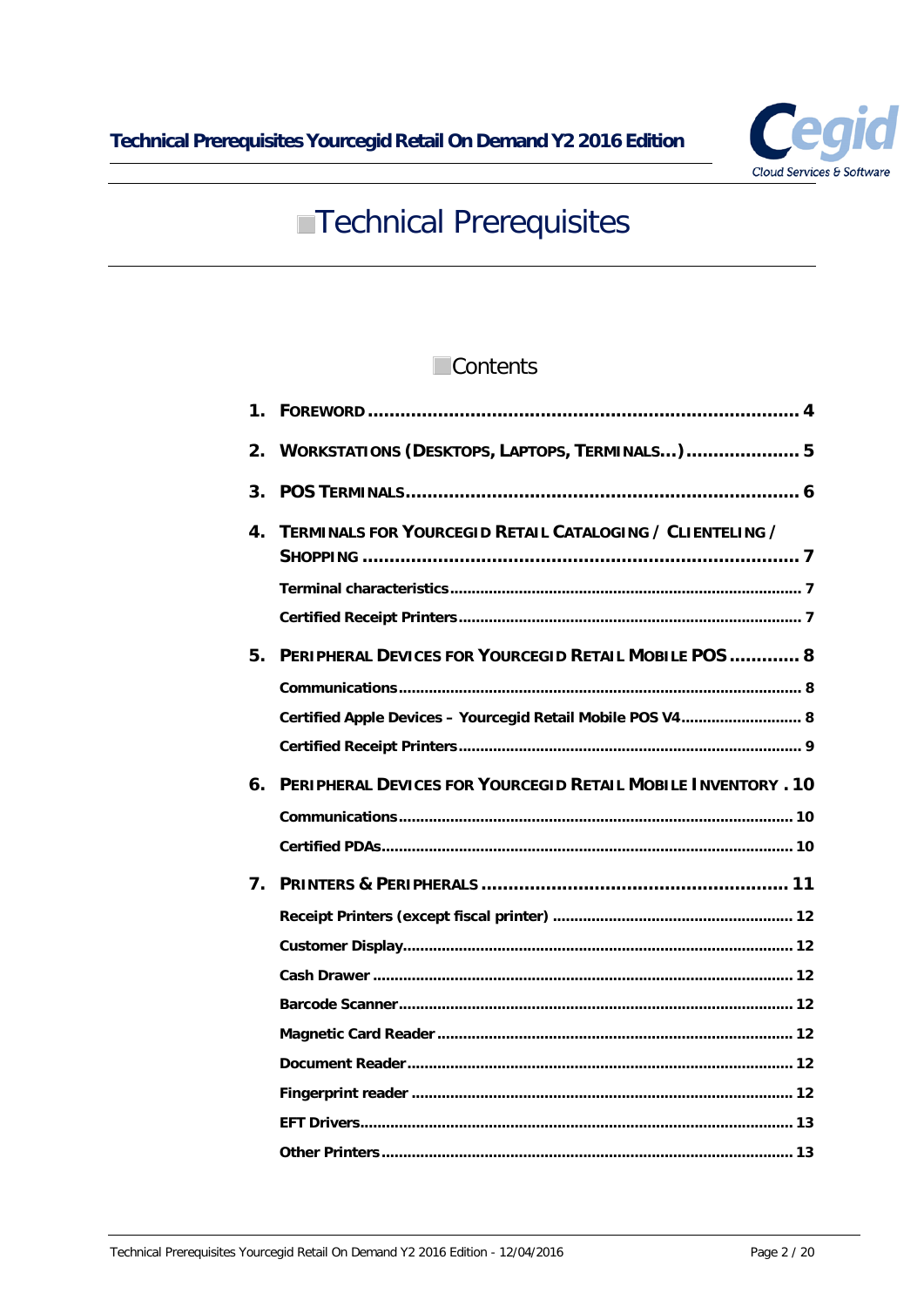

| 9. |                                                                    |  |
|----|--------------------------------------------------------------------|--|
|    |                                                                    |  |
|    | Supported Standard Telecom Access Type : Internet Access  15       |  |
|    |                                                                    |  |
|    |                                                                    |  |
|    |                                                                    |  |
|    | Terminology Details Concerning Processor Architectures  18         |  |
|    | Cegid's Policy Concerning the Application of Microsoft Patches  19 |  |
|    |                                                                    |  |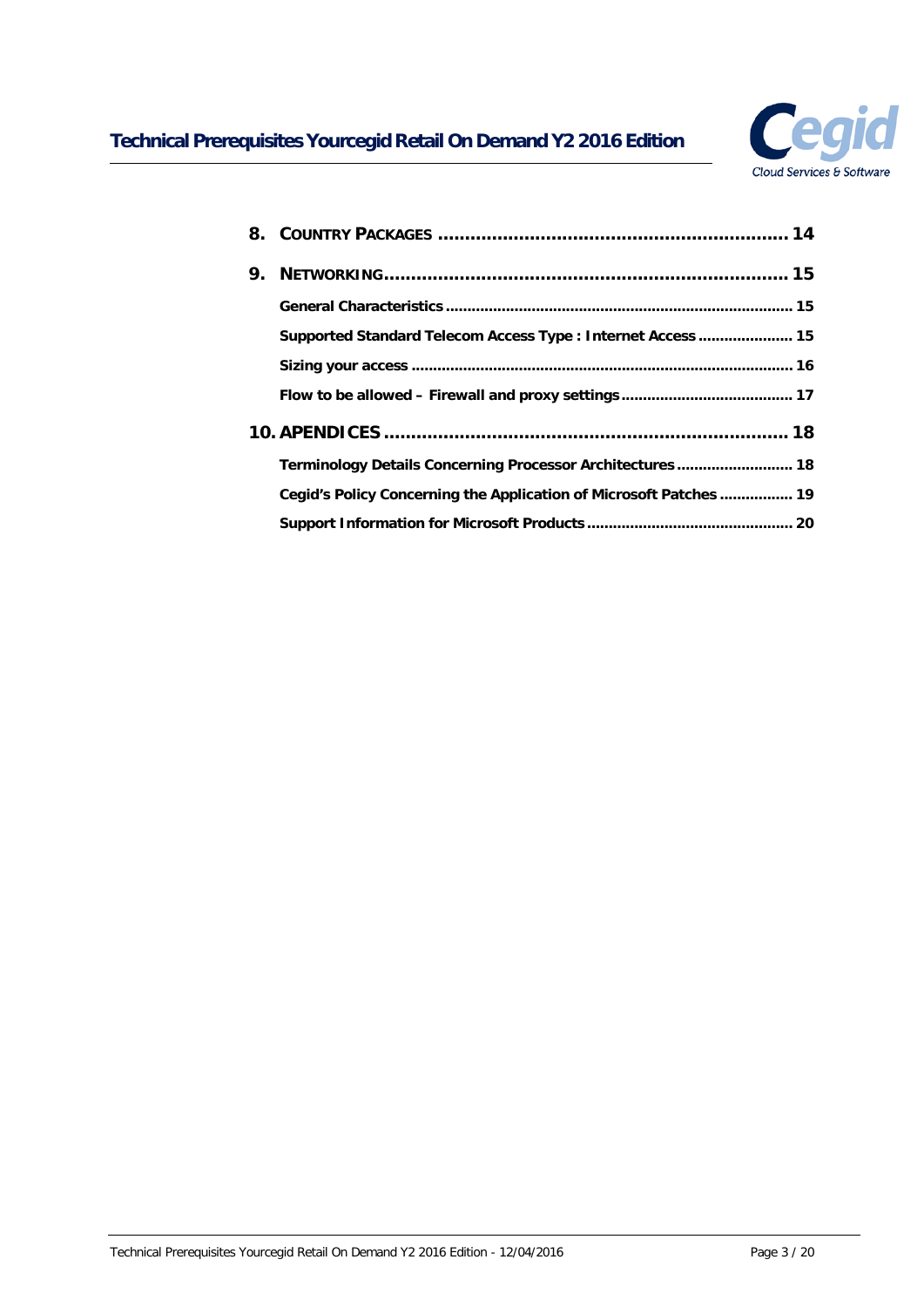

# <span id="page-3-0"></span>1. Foreword

This document describes the technical prerequisites associated with Yourcegid Retail On Demand Y2, a SaaS (Software as a Service) solution hosted by Cegid.

This document covers the technical requirements for workstations, peripherals and network aspects.

If these technical prerequisites are satisfied, the correct operating of the Yourcegid Retail On Demand Y2 solution will be ensured. Cegid shall not be held responsible for any issues resulting from the malfunctioning of the application, if these prerequisites have not been respected.

The evaluation and the audit of the latency between user's sites and the Cegid Cloud are the responsibility of the Customer.

In the case of concurrent use of other Cegid applications, the Customer must ensure that the recommendations common to all the offers proposed are effectively met. For customized advice, please contact your account manager.

After testing, a customer may decide that a configuration that does not respect these prerequisites, however, meets his needs. If a bug is reported to the Help Desk, the latter will intervene only if the anomaly can be reproduced in that environment meeting the prerequisites.

Please notice:

 $\checkmark$  The Customer must identify his 32-bit or 64-bit architecture in each of the tables presented in this document (refer to the additional information in the appendices.)



**The end of support dates for the main third-party software solutions used in the Cegid offer and edited by Microsoft are referenced in the Appendices of the following document under the title: "Microsoft Support Information."**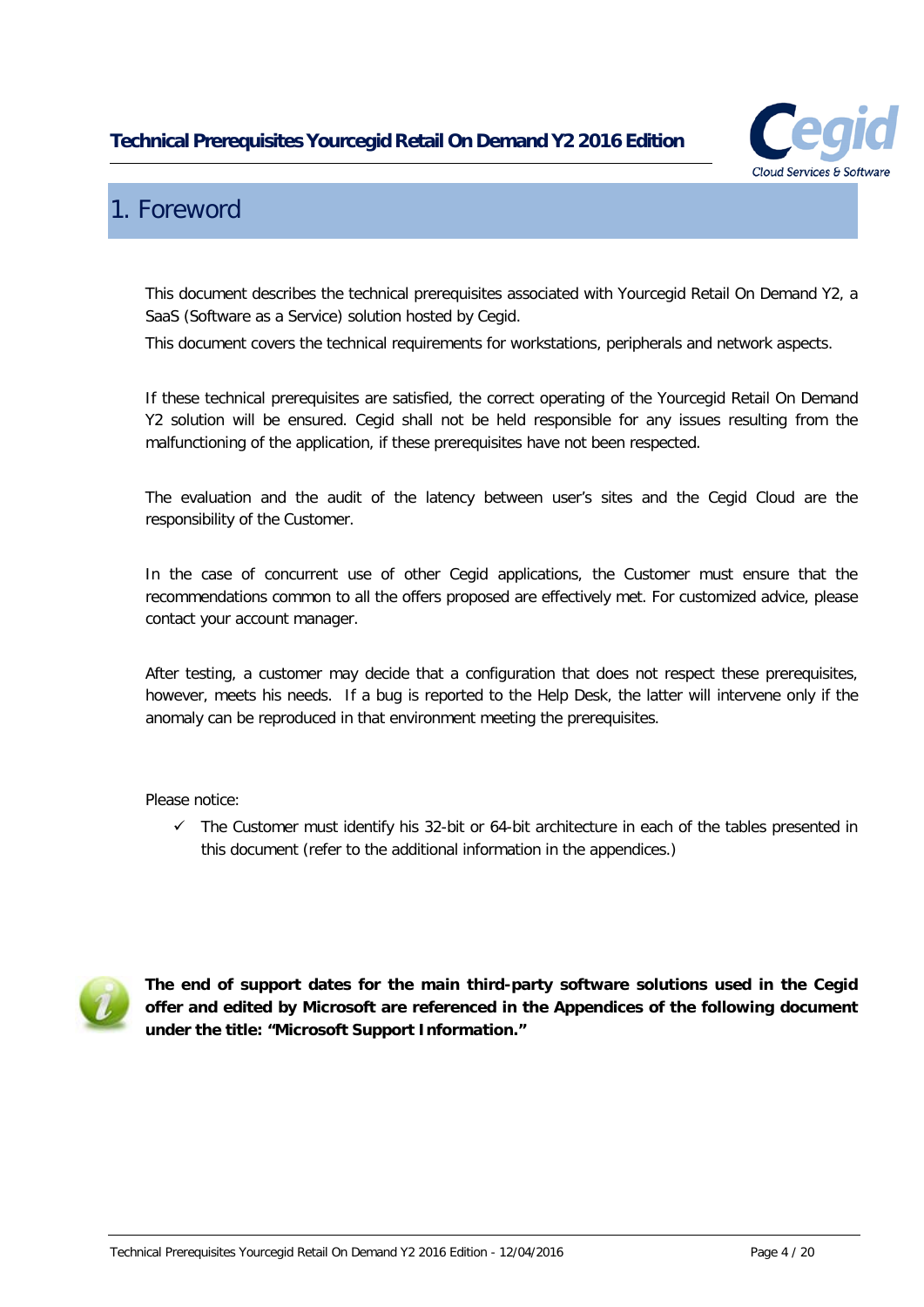

# <span id="page-4-0"></span>2. Workstations (Desktops, Laptops, Terminals…)

| <b>WINDOWS PCS</b>           |                |                          |
|------------------------------|----------------|--------------------------|
| <b>Components</b>            | <b>Minimum</b> | <b>Supported</b>         |
| Processor                    | Intel Core i3  | Intel Core i3/i5/i7      |
| Operating system x86-32 bits | Windows 7 SP1  | Windows 7 SP1 / 8.1      |
| Operating system x64-64 bits | Windows 7 SP1  | Windows 7 SP1 / 8.1 / 10 |
| Edition                      | Professional   | Professional             |
| Memory                       | 2 GB           | 4 GB $(1)$               |
| Net Framework                | 4.5.2          | 4.5.2                    |



An "Administrator" access right is required only to install a Cegid application. Minor updates and the later use of the application only require usual standard rights.

(1) Elements to increase according to analyses carried out (operating system, number of local applications…)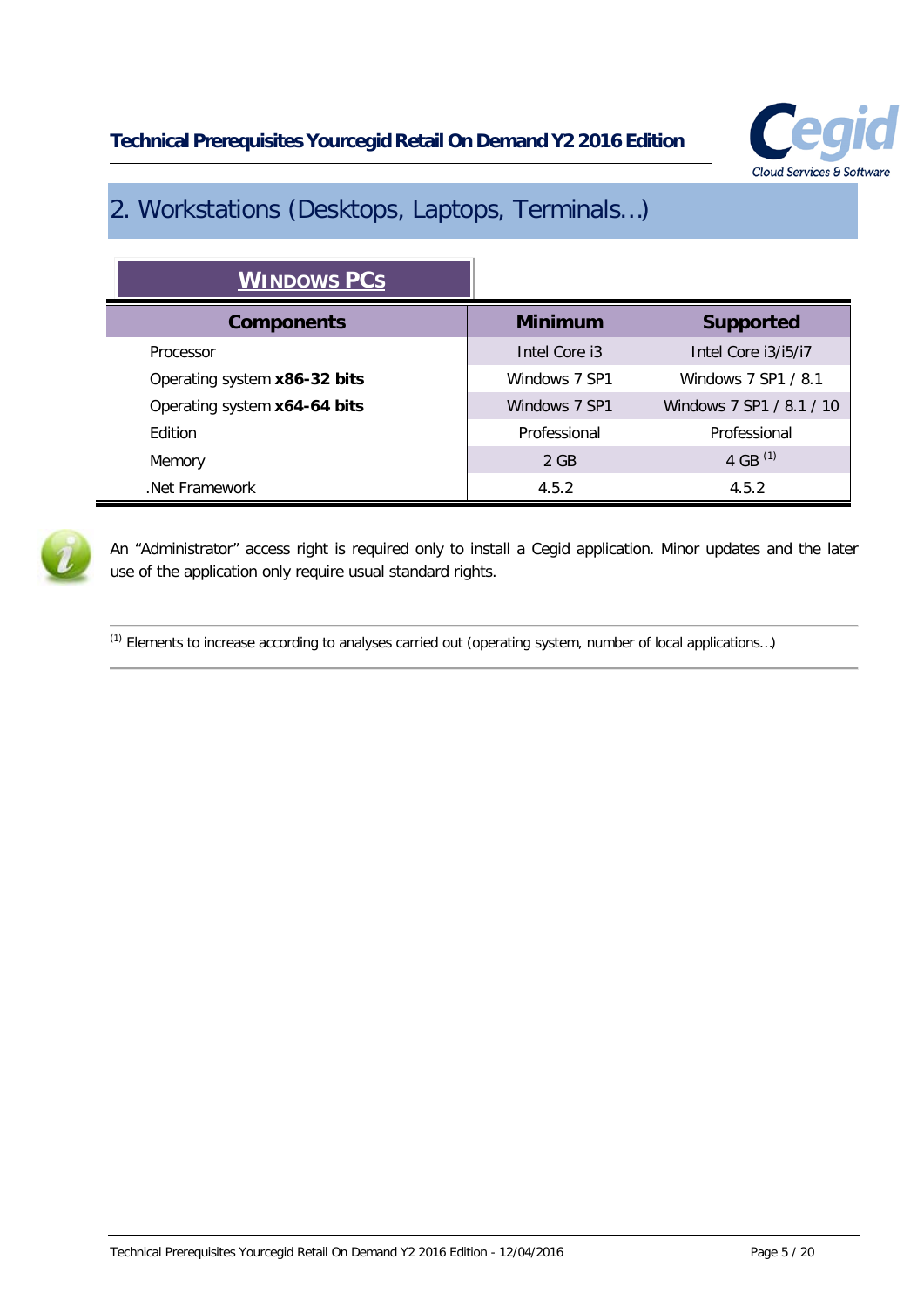

# <span id="page-5-0"></span>3. POS Terminals

| <b>POS TERMINALS</b>         |                |                        |
|------------------------------|----------------|------------------------|
| <b>Components</b>            | <b>Minimum</b> | <b>Supported</b>       |
| Processor                    | Intel Core i3  | Intel Core i3/i5/i7    |
| Operating system x64-64 bits | Windows 7 SP1  | Windows 7 SP1 / 10     |
| Edition                      | Professional   | Pro / POS Ready 7      |
|                              |                | or                     |
|                              |                | Enterprise LTSB 2015 / |
|                              |                | 2016                   |
| Memory                       | 2 GB           | 4 GB $(1)$             |
| Display resolution           | 1024 x 768     |                        |
| Net Framework                | 4.5.2          | 4.6.2                  |



i

An "Administrator" access right is required only to install a Cegid application. Minor updates and the later use of the application only require usual standard rights.

 $(1)$  Elements to increase according to analyses carried out (operating system, number of local applications...)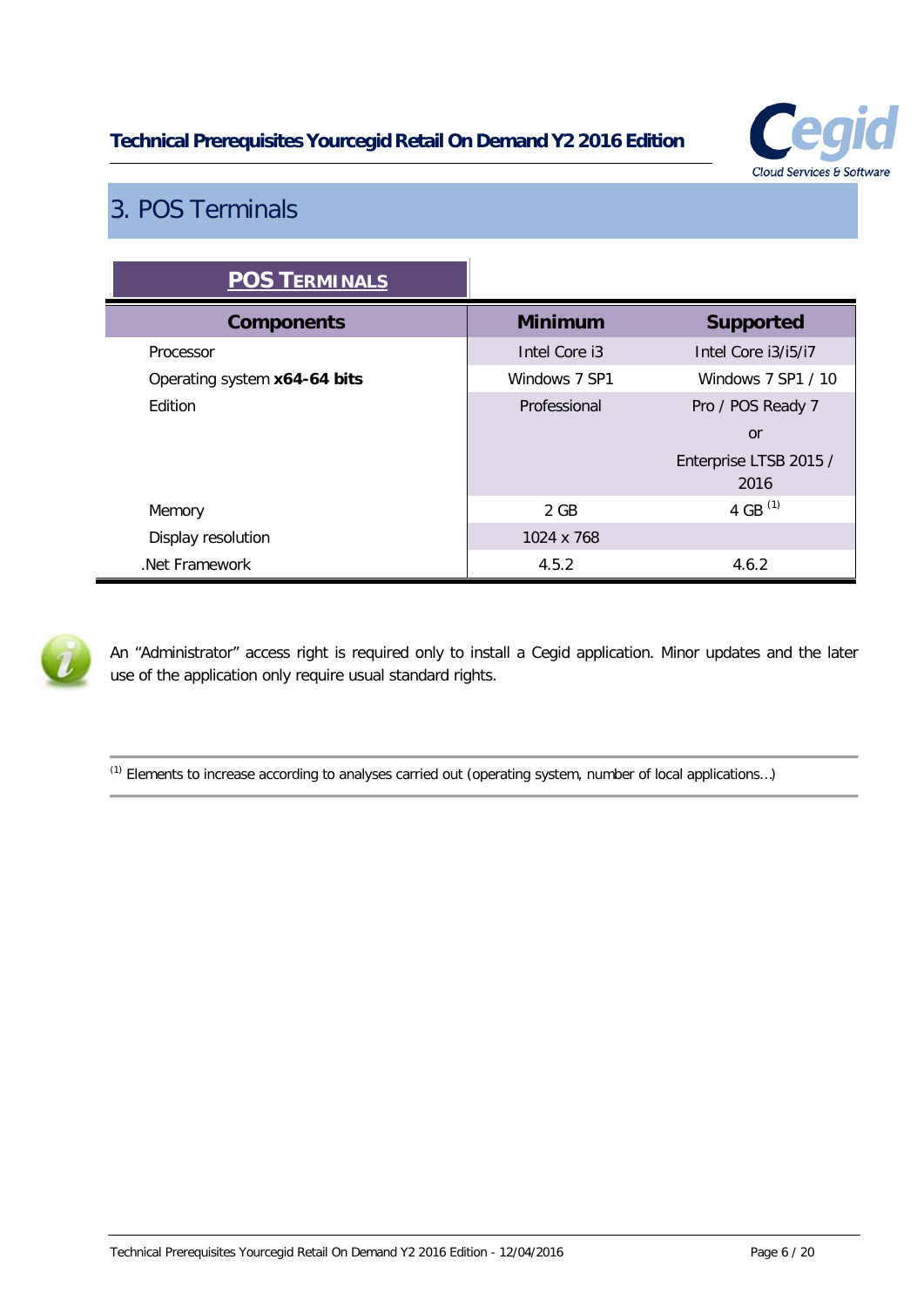

# <span id="page-6-0"></span>4. Terminals for Yourcegid Retail Cataloging / Clienteling / Shopping

## <span id="page-6-1"></span>Terminal characteristics

| <b>TABLET PC/REGISTER</b>    |                      |                               |
|------------------------------|----------------------|-------------------------------|
| <b>Components</b>            | <b>Minimum</b>       | Recommended                   |
| Processor                    | Intel Core i3        | Intel Core i5 $(1)$           |
| Operating system x64-64 bits | Windows 10           | Windows 10                    |
| <b>F</b> dition              | Enterprise LTSB 2016 | Enterprise LTSB 2016          |
| Memory                       | 4 GB                 | 1 GB                          |
| Networking                   | WiFi card            | WiFi card or wired<br>network |
| Monitor                      | 10''                 | 10" or larger                 |
| Display resolution           | 1366*768             | 1680*1050 or higher           |



An "Administrator" access right is required only to install a Cegid application. Minor updates and the later use of the application only require usual standard rights.

<span id="page-6-2"></span>(1) Elements to increase according to analyses carried out (operating system, number of local applications…)

## Certified Receipt Printers

EPSON printers are generally supported and the following are certified:

- The EPSON TMH 6000 IV printer with WiFi or Ethernet modules.)
- The EPSON TM 88 V and VI printers (with WiFi or Ethernet modules.)
- The EPSON P60 II printer (with WiFi module)
- The EPSON TM-m30 printer (with WiFi module)

Printers will operate in mobility mode if you implement a WiFi network and a local network in the store.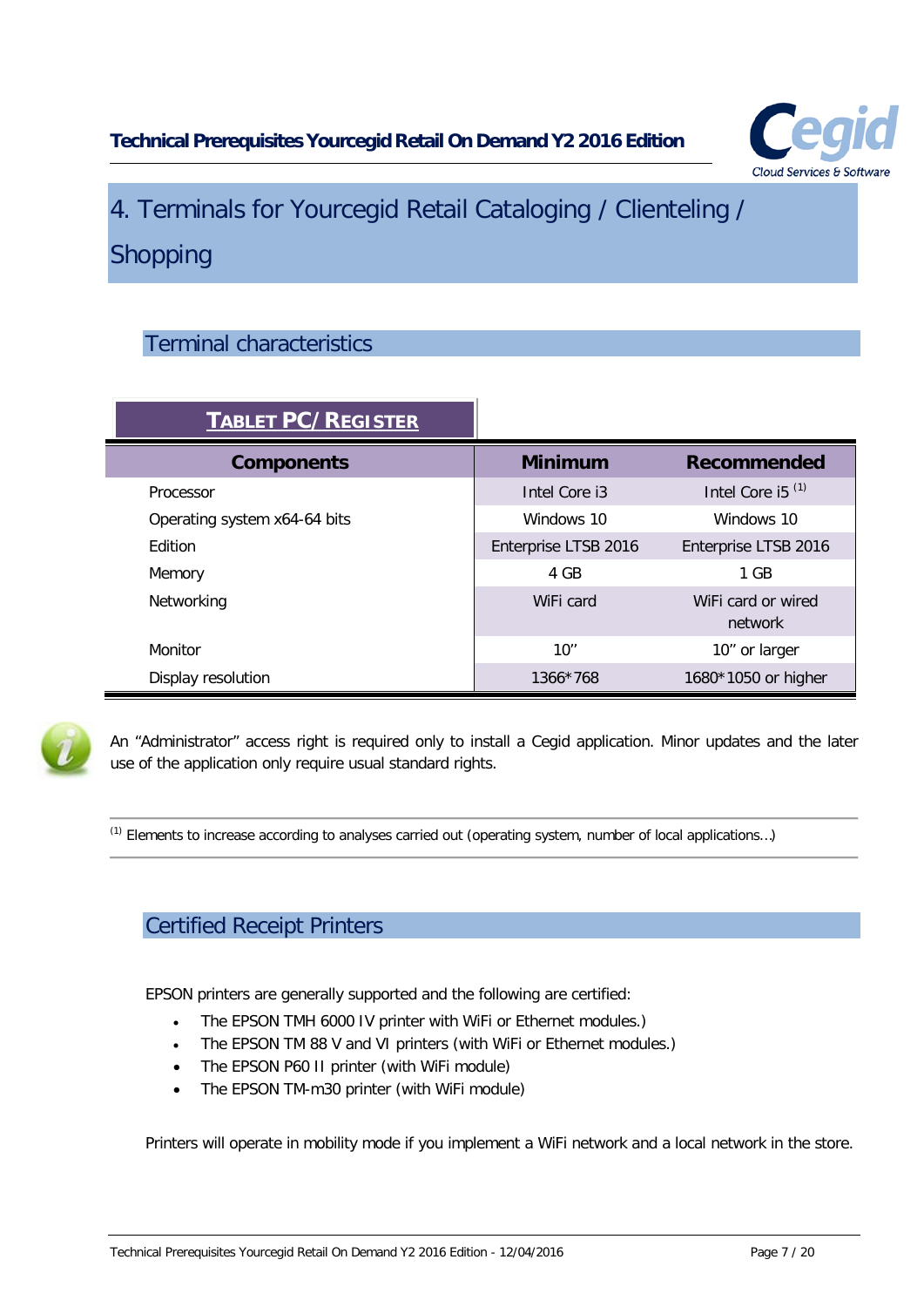

# <span id="page-7-0"></span>5. Peripheral Devices for Yourcegid Retail Mobile POS

#### <span id="page-7-1"></span>**Communications**

<span id="page-7-2"></span>The devices communicate **only** via the WiFi network.

#### Certified Apple Devices – Yourcegid Retail Mobile POS V4

| <b>DEVICES</b>                                              |                            |
|-------------------------------------------------------------|----------------------------|
| <b>Model</b>                                                | <b>Operating</b><br>system |
| iPod TOUCH 5 / 6                                            | OS 8 minimum               |
| iPhone 5 / 5S (5c excluded)<br>iPhone 6 / 6S / 6S Plus / SE | OS 8 minimum               |
| iPhone $7/7$ Plus                                           |                            |
| iPad Mini $2/3/4$                                           | OS 8 minimum               |
| iPad 4 / Air / Air 2                                        | OS 8 minimum               |

The following cases can be used with these devices:

- Incoterm iSMP Companion for all devices
- Ingenico iCMP for all devices
- Linea-Pro 5 for iPod 5 and iPhone 5 only
- Honeywell Captuvo SL22 for iPod 5 or SL42 for iPhone 5 only



The Ingenico cases, iSMP and iCMP, require the use of the centralized transaction management solution from Ingenico called AXIS.

The Verifone Payware cases require the use of the centralized transaction management solution called ADYEN.

- Verifone Payware E315 for iPod Touch
- Verifone Payware E355 for all devices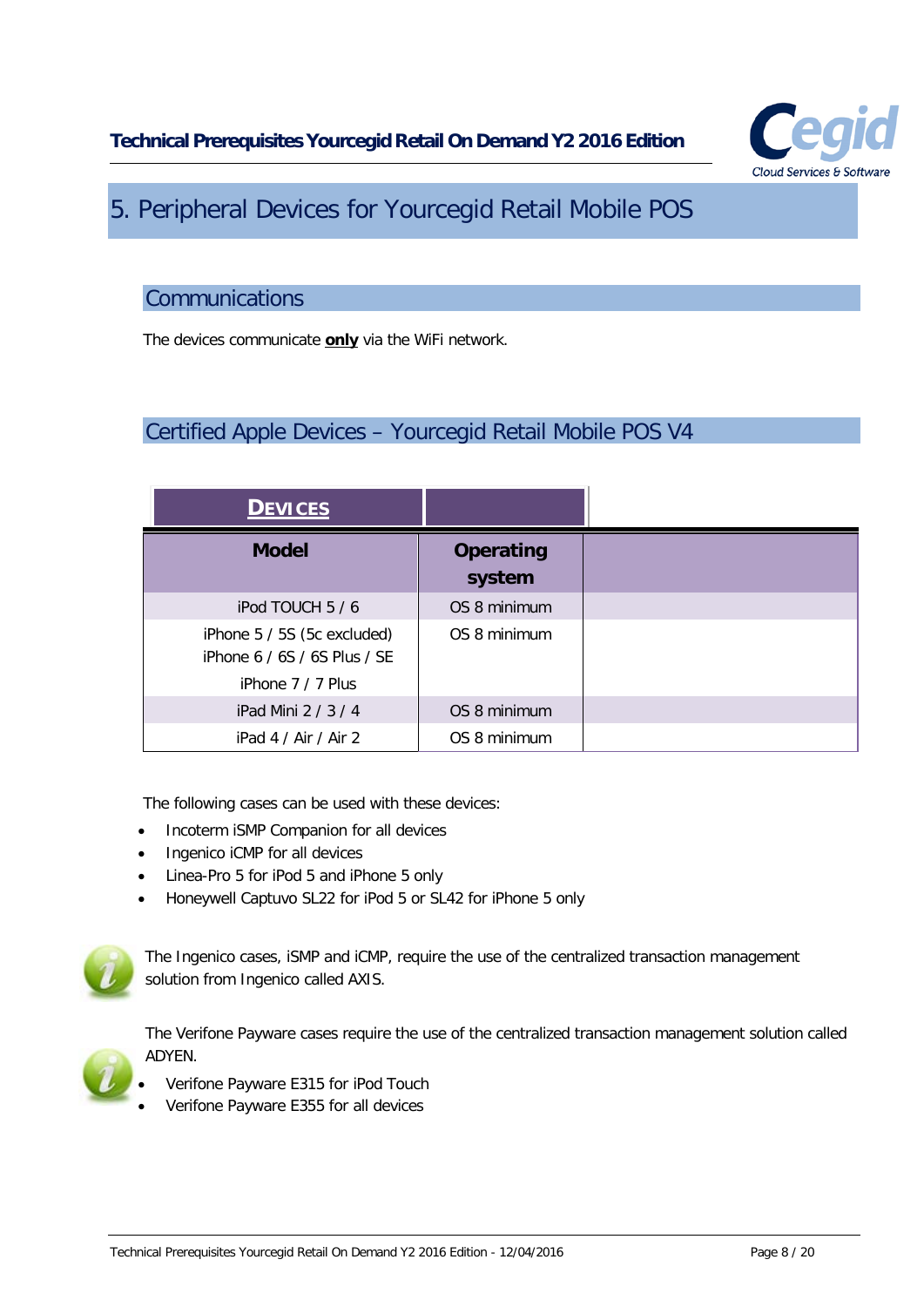

#### <span id="page-8-0"></span>Certified Receipt Printers

These printers are certified:

- The EPSON TMH 6000 IV printer (with Wi-Fi or Ethernet modules.)
- The EPSON TM 88 V printer (with Wi-Fi or Ethernet modules.)
- The EPSON P60 II printer (with WiFi module)
- The EPSON TM-m30 printer (with WiFi module)

Printers will operate if you implement a WiFi network and a local network in the store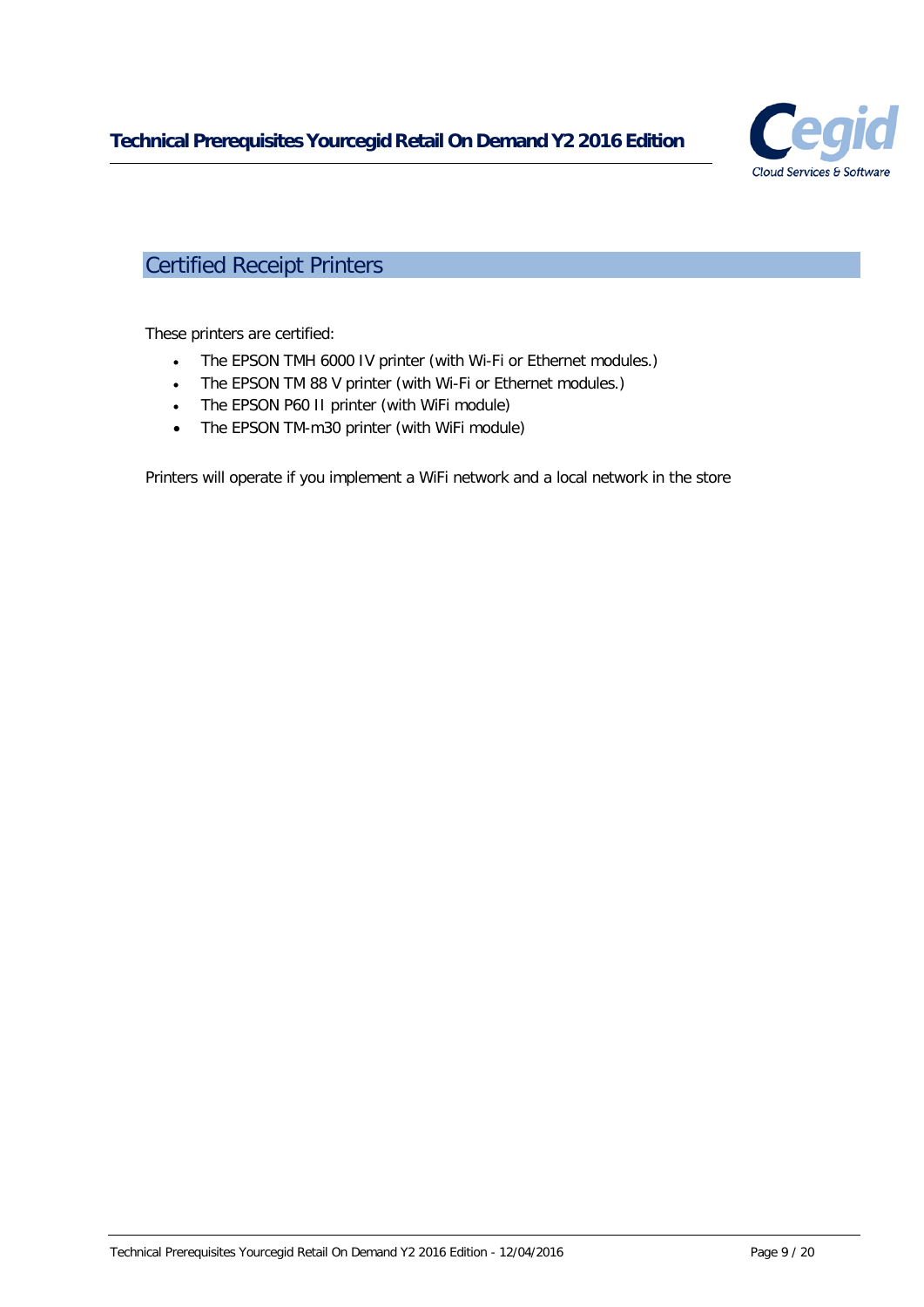

# <span id="page-9-0"></span>6. Peripheral Devices for Yourcegid Retail Mobile Inventory

#### <span id="page-9-1"></span>**Communications**

**Operating:** The PDA is used to scan items in "Disconnected mode" (without network access) The device is then connected to the computer hosting the following software applications: "Windows Mobile Device Center", Hub Copy" and "Yourcegid Retail Y2". Data is then transferred from the PDA to the computer where this data will be integrated with Yourcegid Retail Y2.

| <b>REQUIRE SOFTWARE</b>      |                                   |
|------------------------------|-----------------------------------|
| <b>Components</b>            | <b>Remark</b>                     |
| Windows Mobile Device Center | A Microsoft Windows component     |
|                              | configured by CEGID.              |
| Hub Copy                     | Provided and configured by CEGID. |

## <span id="page-9-2"></span>Certified PDAs

| <b>PDAS</b>            |                         |
|------------------------|-------------------------|
| <b>Model</b>           | <b>Operating system</b> |
| Motorola MC 2180       | Win CE 6                |
| Motorola MC 3100       | Win CE 6                |
| Motorola MC 3190       | Win CE 6                |
| Motorola MC 3200       | Win CE 6                |
| Honeywell Dolphin 6110 | Win CE 6                |
| Datalogic Skorpio X3   | Win CE 6                |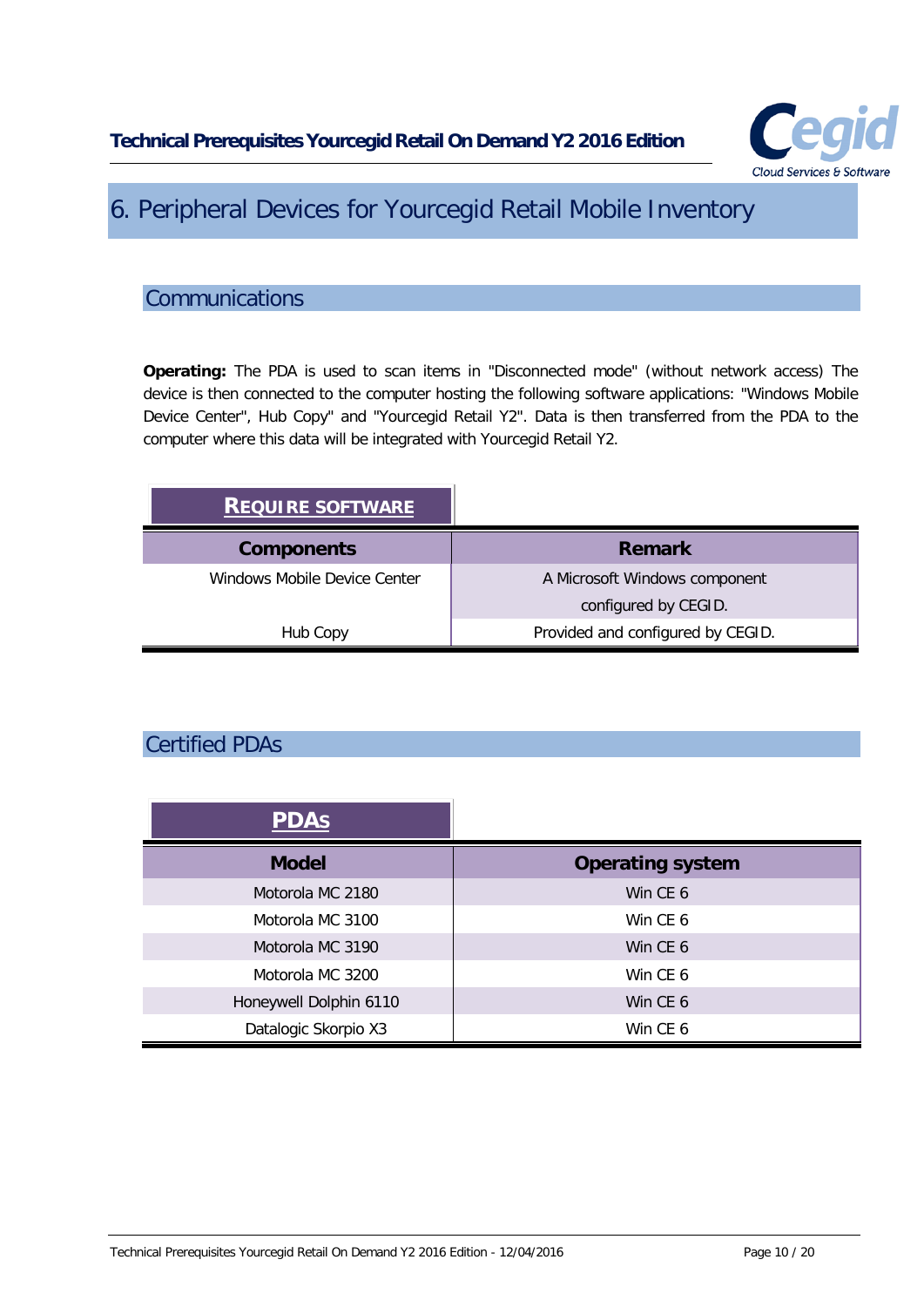

# <span id="page-10-0"></span>7. Printers & Peripherals

The Cegid applications use the printing infrastructure of the Windows environment. We have to ensure that the print devices do have the certified printing drivers, especially on 64x platforms for an efficient support of the used operating systems (for clients and servers).



Instead of exchanging directly with each device, the POS terminal communicates with a generic multidevice connector called CPOS.

Customers or partners can develop their own drivers to connect their specific devices.

The CPOS connector does not concern:

- Network printers
- Label printers
- Barcode readers
- Inventory terminals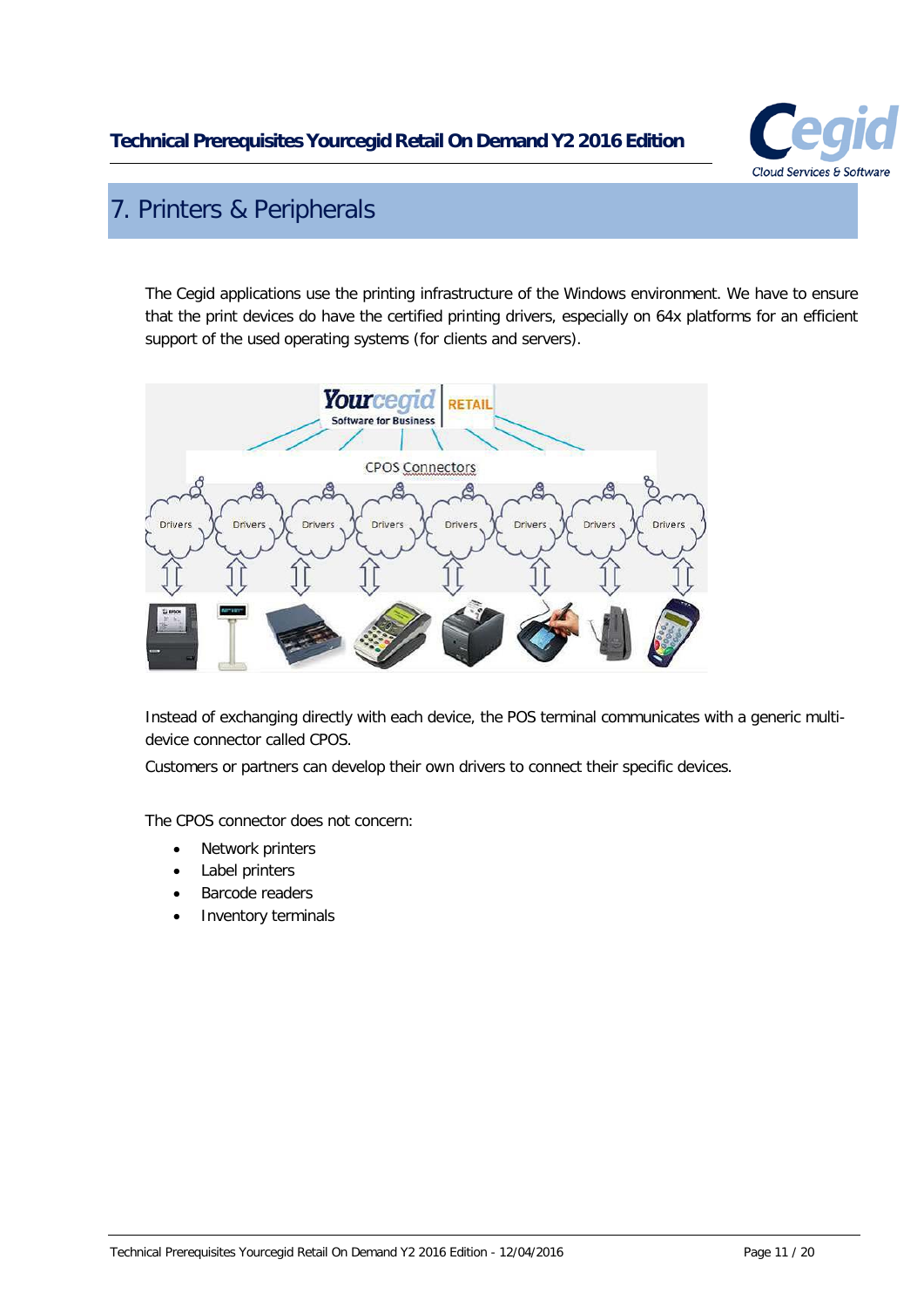

<span id="page-11-0"></span>Receipt Printers (except fiscal printer)

There are two operating modes:

- Via a CPOS driver provided by Cegid to communicate with EPSON and compatible printers.
- Via OPOS drivers provided by other vendors (i.e. HP or IBM.)

#### <span id="page-11-1"></span>Customer Display

There are two operating modes:

- Via a CPOS driver provided by Cegid to communicate with EPSON and compatible displays.
- Via OPOS drivers provided by other vendors (i.e. HP or IBM.)

#### <span id="page-11-2"></span>Cash Drawer

There are two operating modes:

- Via a CPOS driver provided by Cegid to communicate with EPSON and compatible cash drawers.
- Via OPOS drivers provided by other vendors (i.e. HP or IBM.)

#### <span id="page-11-3"></span>Barcode Scanner

<span id="page-11-4"></span>Bar code readers: all models connected in USB mode or as 'keyboard/SU' interface (Wedge mode) with the "CR/LF" settings applying automatically after the reading of a bar code.

#### Magnetic Card Reader

**HP models**: External MSR device in USB mode driven by the OPOS layer (OPOS version 2.62) + the CPOS layer.

<span id="page-11-5"></span>MSR device integrated with the HP AP5000 POS terminal driven by the OPOS layer + the CPOS layer.

#### Document Reader

3M model: "QS 1000" reader driven by the CPOS layer with software components "3M™ Page Reader SDK" in version 3.1.10 or "AssureIDTM".

#### <span id="page-11-6"></span>Fingerprint reader

U.are.U model: "4000B" device driven by the CPOS layer with the software components "DigitalPersona One Touch for Windows SDK" in version 1.6.1.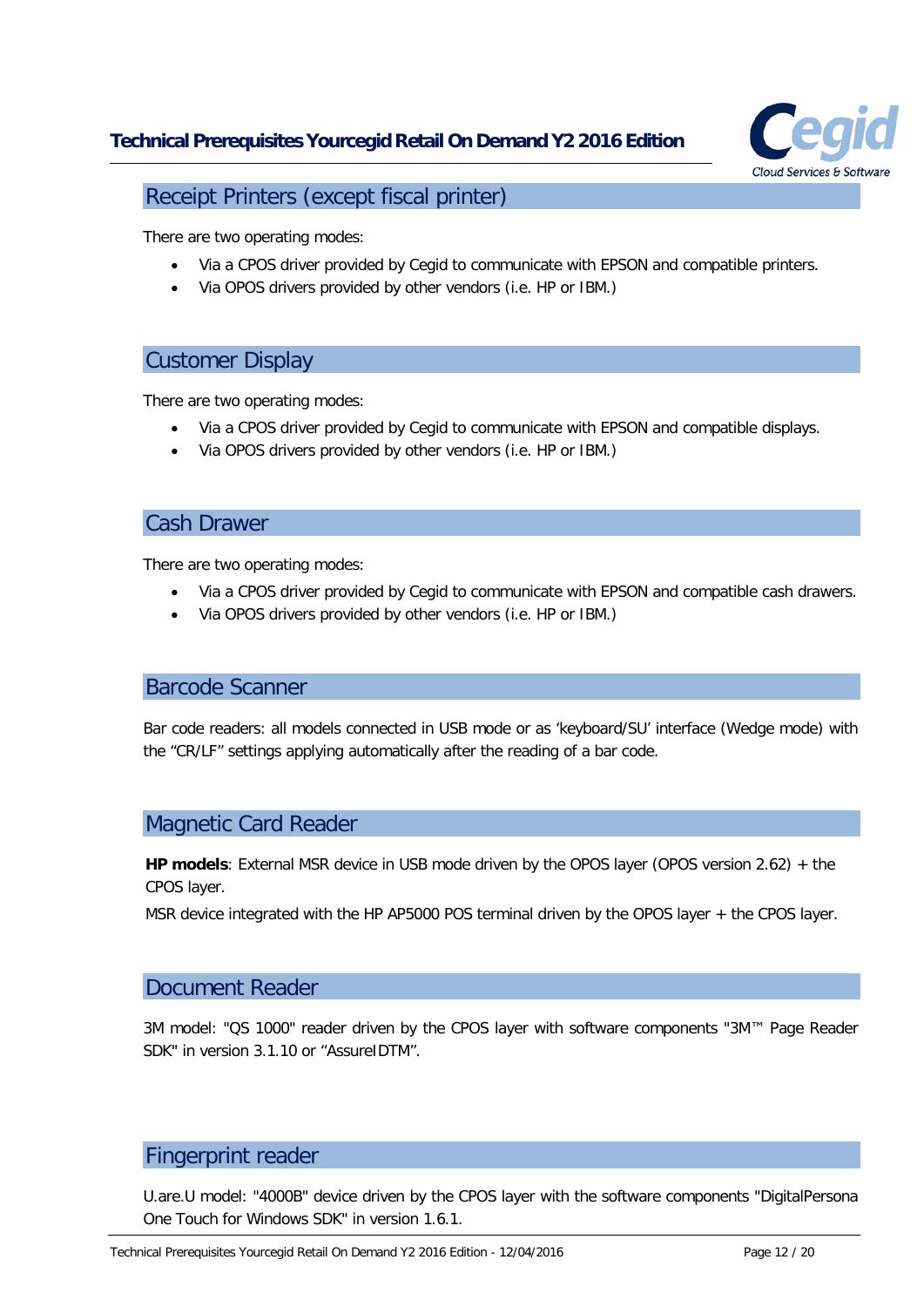

<span id="page-12-0"></span>**U.are.U model**: "4500" device driven by the CPOS layer with the software components "DigitalPersona One Touch for Windows SDK" in version 1.6.1.

#### **EFT Drivers**

Y2 uses EFT solutions via CPOS drivers.

These solutions are specific to every country and EFT requirements.

Cegid provides CPOS driver templates that can be:

- Used in current condition in some cases
- Adapted in other cases
- Serve as templates to develop others

<span id="page-12-1"></span>To validate that a driver already exists for the solution you are using in your scope of use, please contact your sales consultant.

#### Other Printers

For other types of printers, especially network printers, rewritable and label printers, please contact your sales consultant.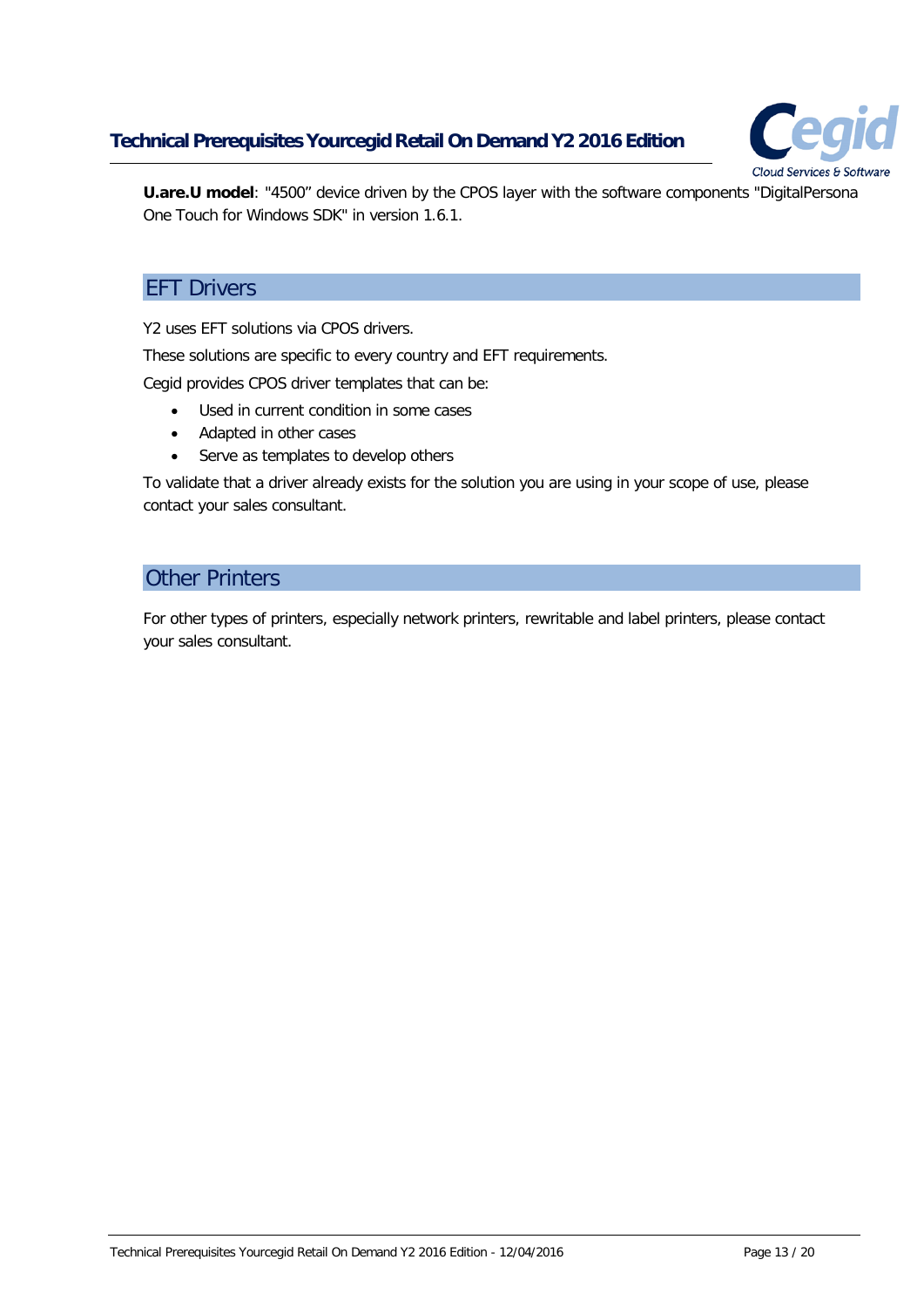

# <span id="page-13-0"></span>8. Country Packages

The concept of "Country Packages" includes many elements about deployment specifics in different countries including the following information:

- Translation management
- Tax management
- For some countries, specific reports and receipt formats
- For some countries, management of fiscal references
- For some countries, integration of local components such as:
	- o Specific functional components
	- o Packaged exports
	- o Tax printers or components
- For some countries, software certification

Please refer to documentation dedicated to "Country packages" to get information about the technical requirements about their specific components.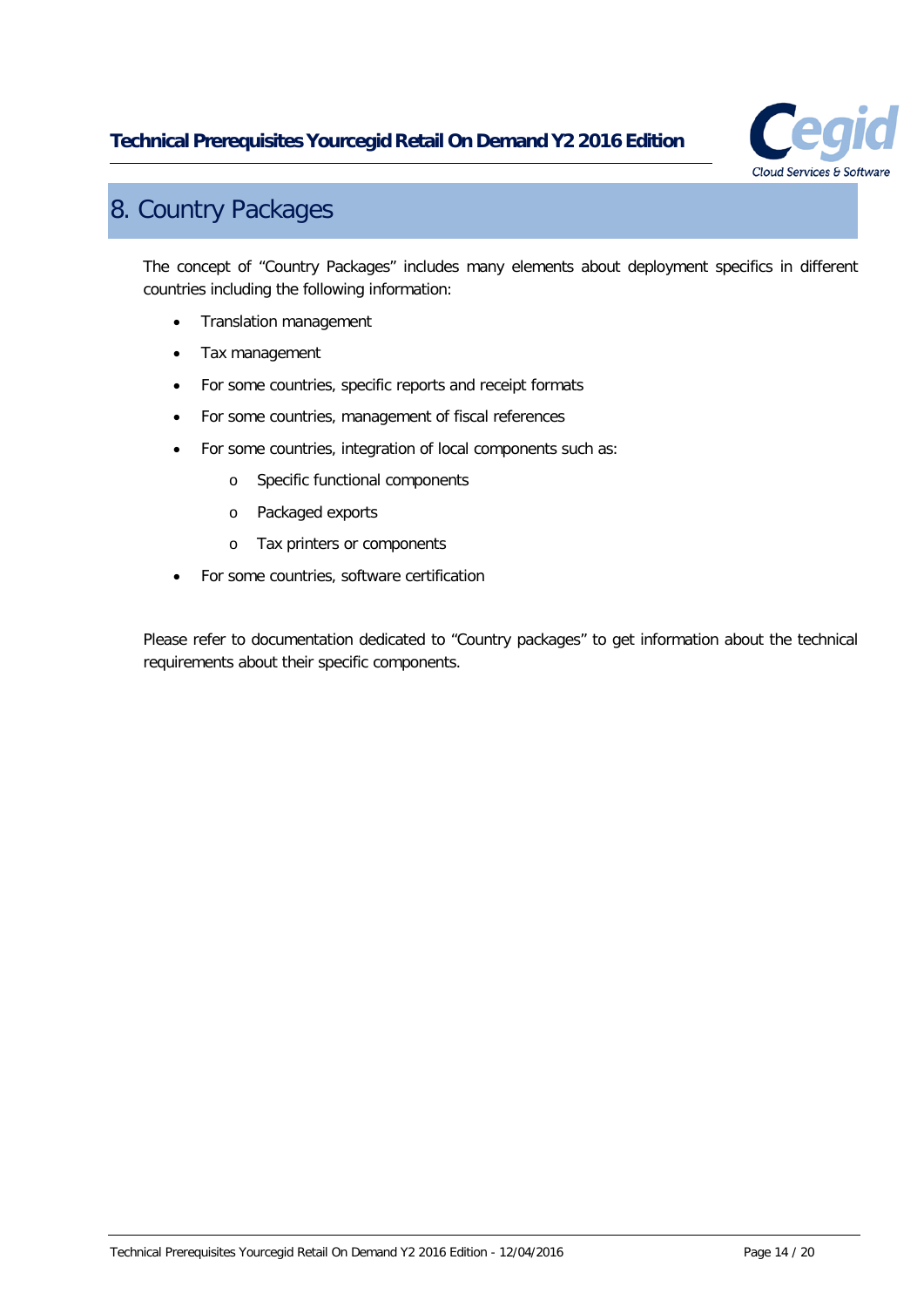

# <span id="page-14-0"></span>9. Networking

#### <span id="page-14-1"></span>General Characteristics

The Yourcegid Retail On Demand Y2 solutions are entirely operated by Cegid.

Customers can access their Yourcegid Retail On Demand Y2 solution via a Telecom infrastructure set up by them, in compliance with Cegid's technical recommendations as described in the following paragraphs.

The user experiences of Yourcegid Retail On Demand Y2 depends mainly on response time between the user workstation and the Cegid Cloud.

<span id="page-14-2"></span>The network infrastructure must provide a sufficient bandwidth and a low latency.

#### Supported Standard Telecom Access Type : Internet Access

The customer may use a consumer Internet access to be able to access and use his Yourcegid Retail On Demand Y2 solution. The Internet access is granted via ASDL, VDSL, SDSL, or Optical fiber in accordance with the requirements defined in section "Sizing you accesses". This section also specifies the minimum speed values recommended by Cegid.

If the use of the Internet access beyond the interactive flows with the Yourcegid Retail On Demand Y2 solution justifies it, or if the customer wants to do so, he may dedicate an Internet line meeting the technical prerequisites of this document for the exclusive use of his Yourcegid Retail On Demand Y2 solution.

Warning: within the Internet connection mode, there is, in general, no SLA guarantee proposed by the provider for availability or response time. Therefore, the customer subscribes to an Internet offer from an ISP without any QoS (Quality of Service) guarantee on availability and response time.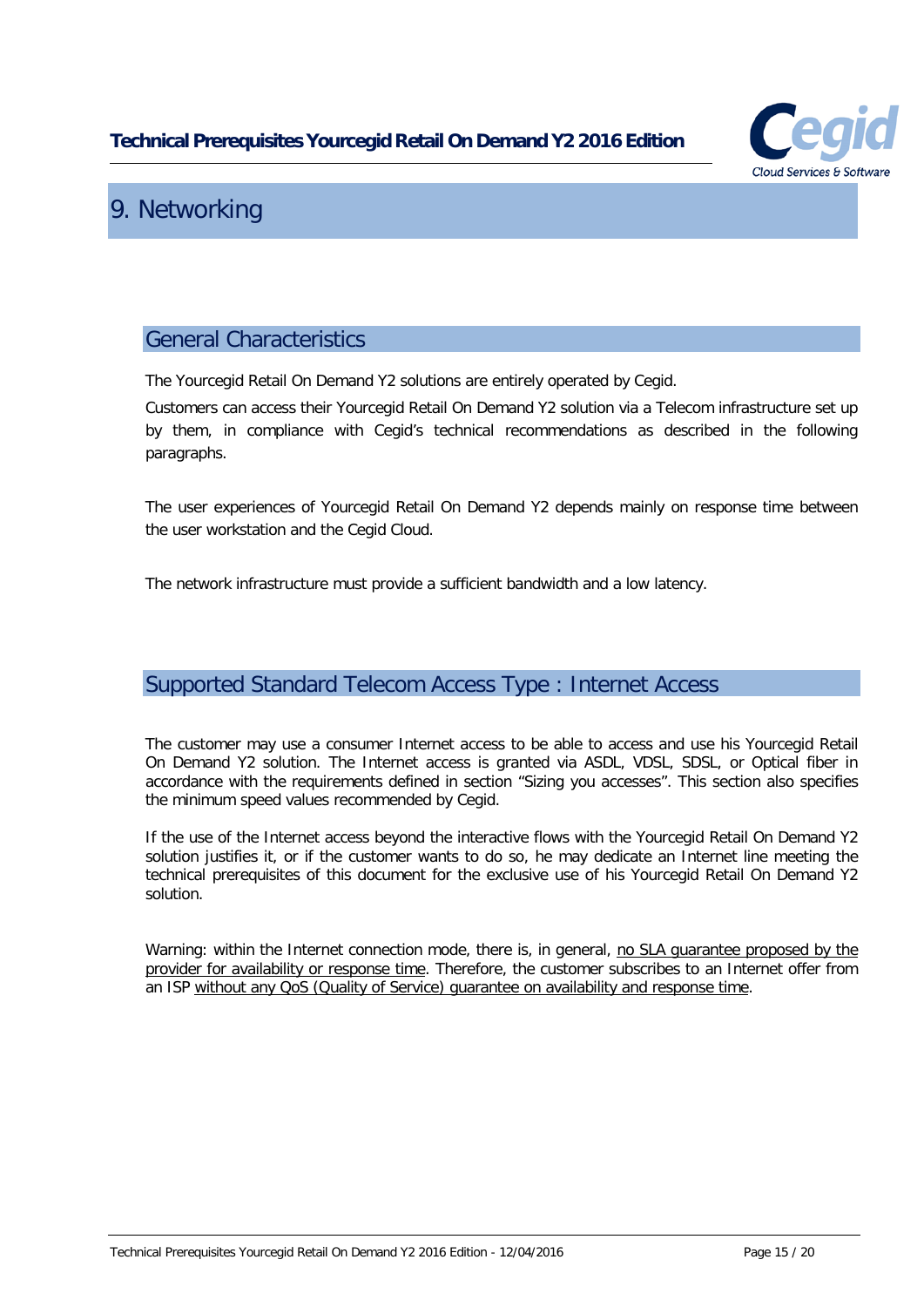

#### <span id="page-15-0"></span>Sizing your access

The sizing of your accesses to your Yourcegid Retail On Demand Y2 solution depends on several criteria:

- Cegid's recommendations specific to each solution
- The effective use of your Yourcegid On Demand Y2 solution
- Ancillary uses of your Internet access besides your Yourcegid On Demand Y2 solution (browsing, e-mailing, etc.)

The technical requirements for the access to your Yourcegid Retail On Demand Y2 solution are summarized in the table hereafter:

| <b>Number of</b><br>concurrent users | <b>Technology</b>  | <b>Minimum</b><br>line speed | <b>Maximum</b><br>Latency |
|--------------------------------------|--------------------|------------------------------|---------------------------|
| $<$ 3                                | ADSL $(*)$         | 1 Mb/s                       |                           |
| 3à9                                  | <b>SDSL</b>        | $1$ Mb/s                     |                           |
| 10 à 24                              | <b>SDSL</b>        | $2$ Mb/s                     | $100$ ms                  |
| 25 à 80                              | SDSL ou fibre      | 4 Mb/s                       |                           |
| $>= 80$                              | Analyse spécifique |                              |                           |

(\*) in an ADSL environment, failures and slowdowns linked to this technology may occur.

#### **Therefore an SDSL connection is mandatory for 3 or more concurrent users for an efficient use of the Yourcegid Retail On Demand Y2 solution.**

#### **Important remarks:**

- These recommendations are valid only in the context of interactive sessions with the online application Yourcegid Retail On Demand Y2.
- These recommendations do not take into account the bandwidth requirements necessary to run applications other than Yourcegid Retail On Demand Y2, to exchange information with other Information System applications or with the platform (file sharing type or document downloading), or the support of other Internet flows, such as internet browsing or e-mailing…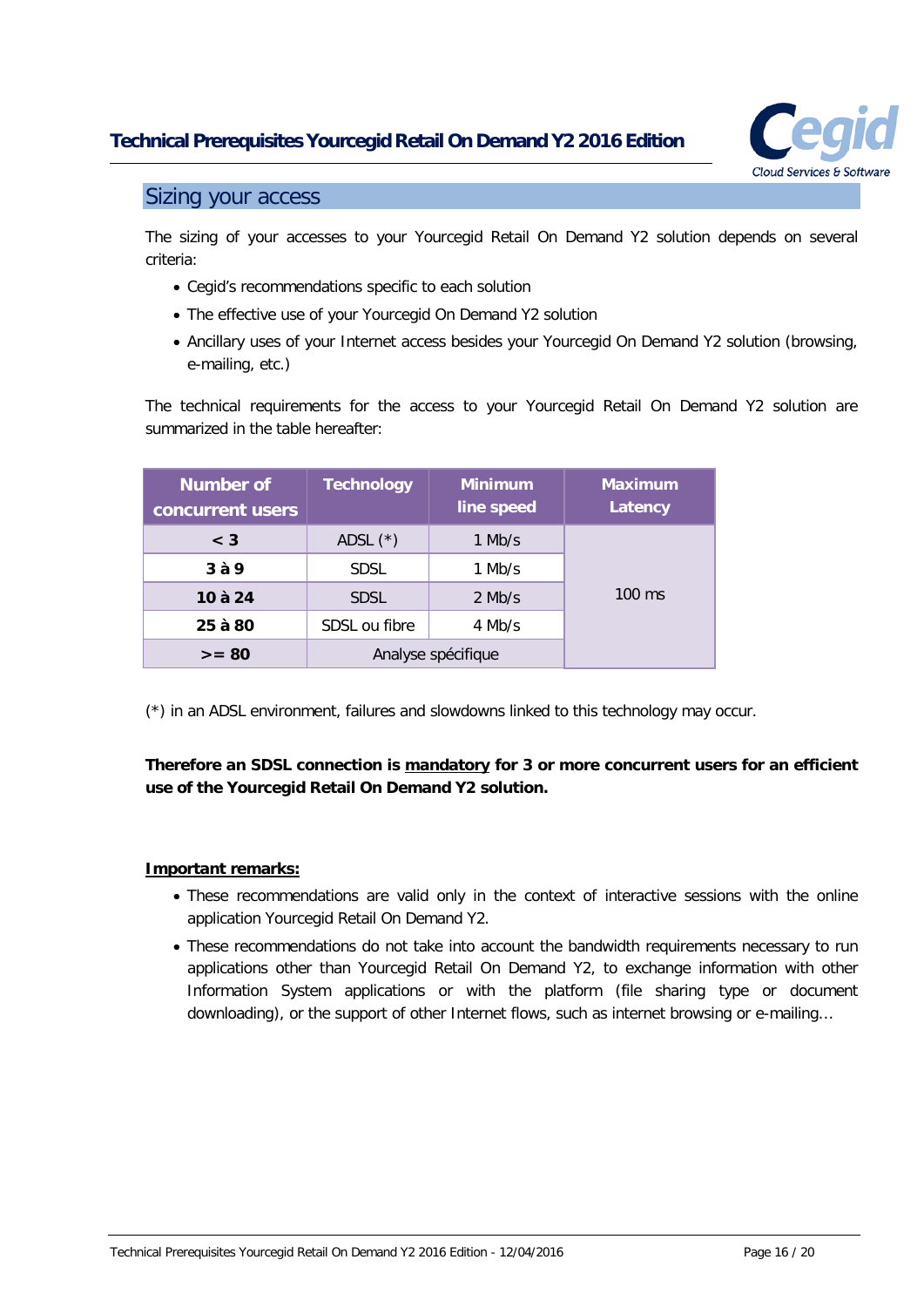

#### <span id="page-16-0"></span>Flow to be allowed – Firewall and proxy settings

- TCP 443 flow must be open to access the Cegid Cloud
- The URL to access to Yourcegid Retail On demand is [https://9xxxxxxx-retail-ondemand.cegid.cloud:443/Y2/](https://9xxxxxxx-retail-ondemand.cegid.cloud/Y2/)
- Use of Internet (or http) proxies is not recommended
	- o In the case of proxy usage on your network infrastructure, it is strongly recommended to exclude flows that access the Cegid Cloud.
		- Flows to exclude are:

[https://9xxxxxxx-retail-ondemand.cegid.cloud](https://9xxxxxxx-retail-ondemand.cegid.cloud/)

- o It is recommended not to authorize Cegid Cloud data flows through the proxy. Proxy application modules can cause failures and/or slowdowns.
- In case of a remote support session with Cegid, the website [https://www.teamviewer.com](https://www.teamviewer.com/) must be accessible.
- The Yourcegid Retail On Demand Y2 solution can be accessed via the 3G or 4G mobile network. **Please note**: Performance and availability are directly dependent on the coverage provided by the IPS and the available bandwidth.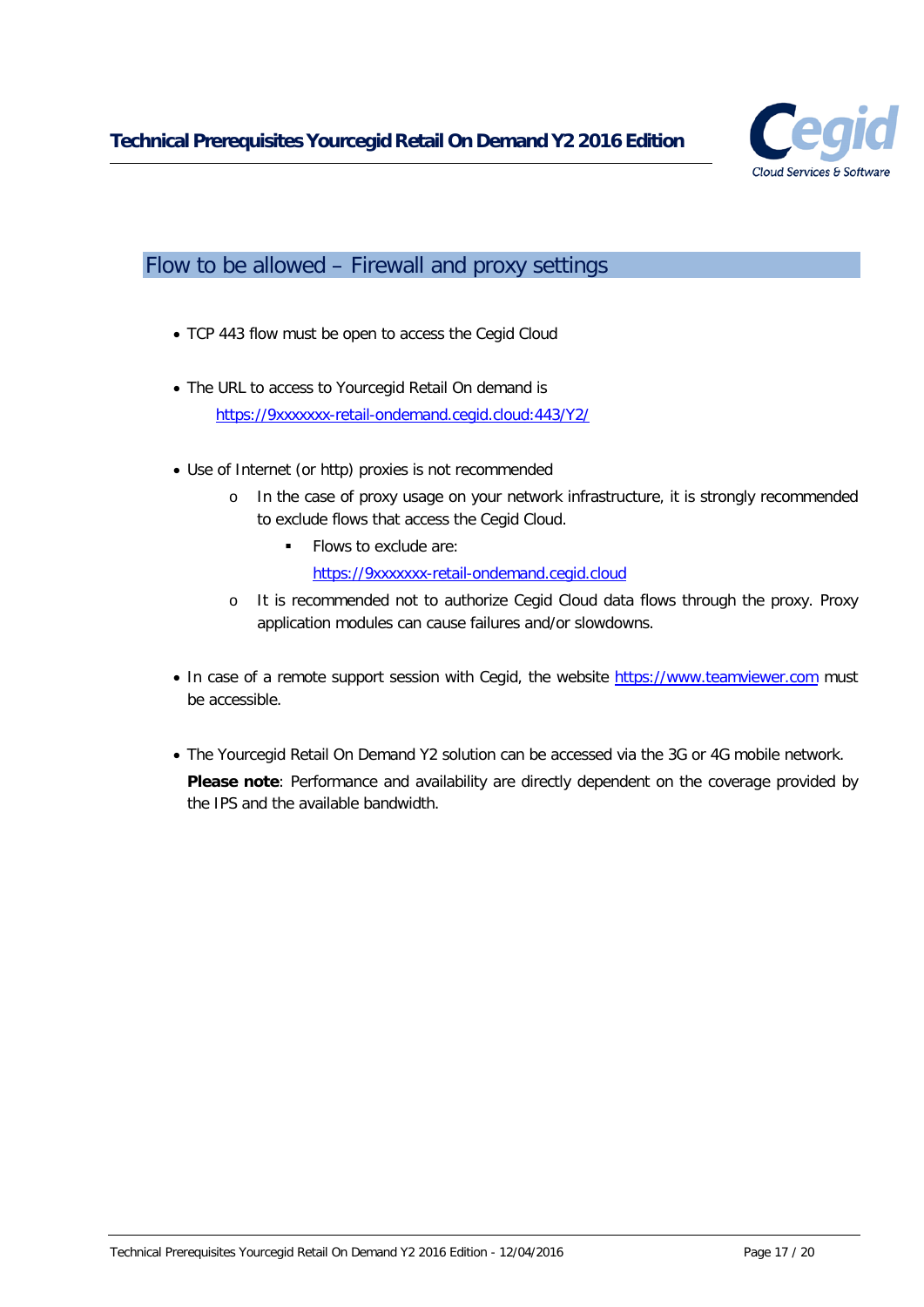

# <span id="page-17-0"></span>10. APENDICES

<span id="page-17-1"></span>

### Terminology Details Concerning Processor Architectures

In documents issued by Cegid, the 64-bit term refers to the architecture – or instruction set - named x86-64, often abbreviated as x64.

This architecture is a 64-bit extension of the conventional Intel 32-bit instruction set x86 and has been introduced by AMD, initially as AMD64. It is supported by all EM64T Intel processors (this acronym designates at Intel the support for this instruction set) and also by all the 64-bit AMD processors.

This architecture must not be mistaken for the one known as IA-64, implemented by the Intel processors of the Itanium family, which is a distinct and incompatible 64-bit architecture. IA-64 and the Itanium processors are outside the Cegid 64-bit scope and are not validated.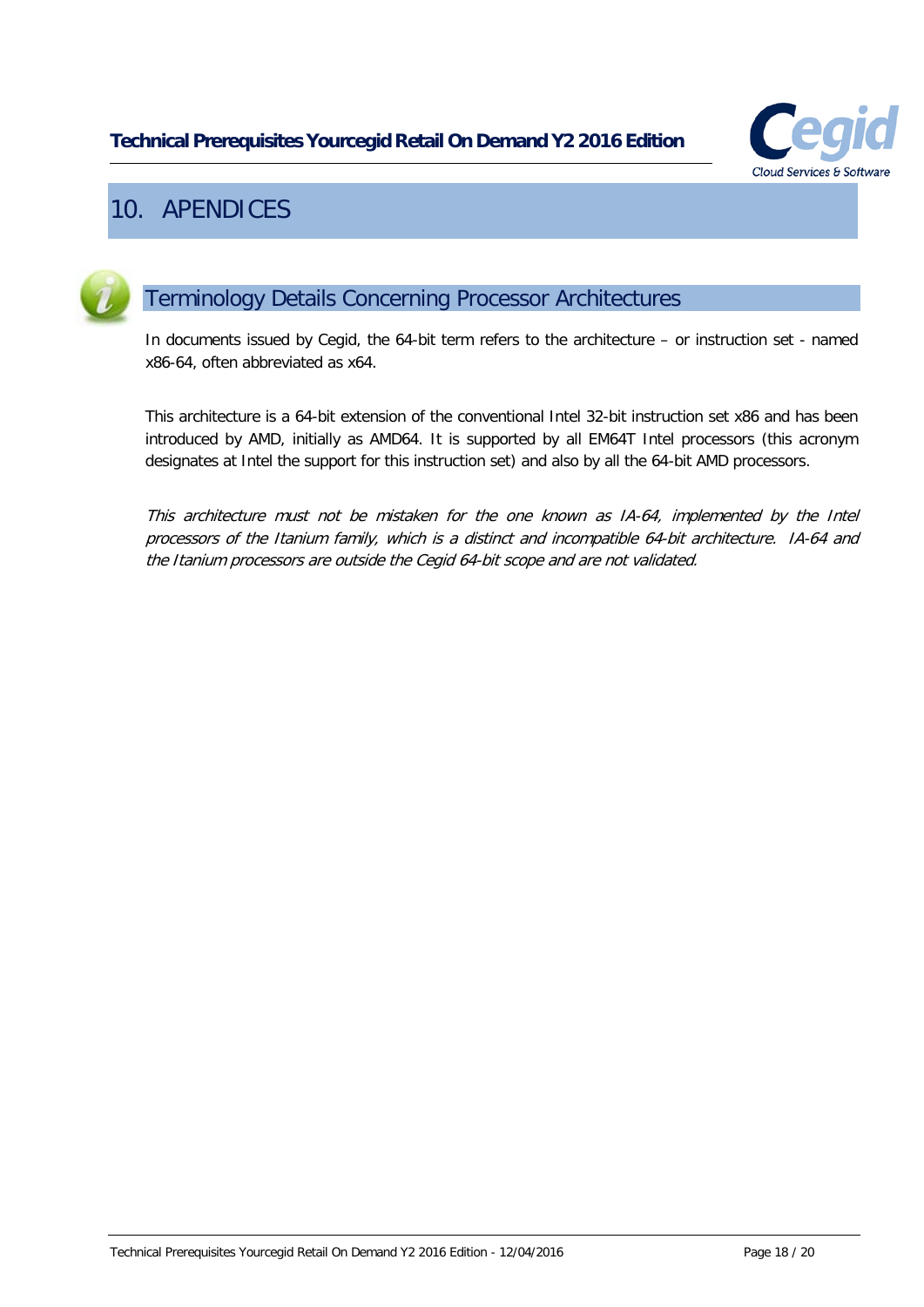

### <span id="page-18-0"></span>Cegid's Policy Concerning the Application of Microsoft Patches

To correct malfunctioning and/or to improve the support and the security of its products, Microsoft regularly provides updates to be applied to the solutions concerned.

These updates are, among others:

#### **Service Packs (Windows 7)/Updates (Windows 8):**

Set of fixes and changes that apply to a product. These service packs are quite a few (often less than 5 in the whole product lifecycle.) They can be minimums required for installing Microsoft or Cegid solutions, or even third-party applications.

 $\rightarrow$  Cegid tests the service packs/updates in conjunction with the applied solutions and publishes information soon after their release by Microsoft (prerequisite notes identify **explicitly** versions and levels of service packs supported).

#### **Quality Update**

Set of software fixes that correct security or robustness issues, releases by Microsoft on a supported version/service pack/update (including Extended support for security patches.) These fixes are generally provided on a monthly basis via Windows and/or Microsoft Update.

Microsoft recommends installing these hotfixes (Categorized as important/critical or recommended.) Although Microsoft tests updates extensively for compatibility with deployed applications, there is a risk of undesired edge effects in a particular environment. Cegid therefore recommends testing the implementation of the Quality Updates on a "pilot environment" representative of the production environment, and then accepting its deployment in concentric circles on the other machines. (Cegid may propose the implementation of various tools provides by Microsoft to meet this issue.)

#### **Specific updates:**

Unavailable online, these updates are created to address a particular problem. They are delivered by Microsoft exclusively when dealing with an identified problem.